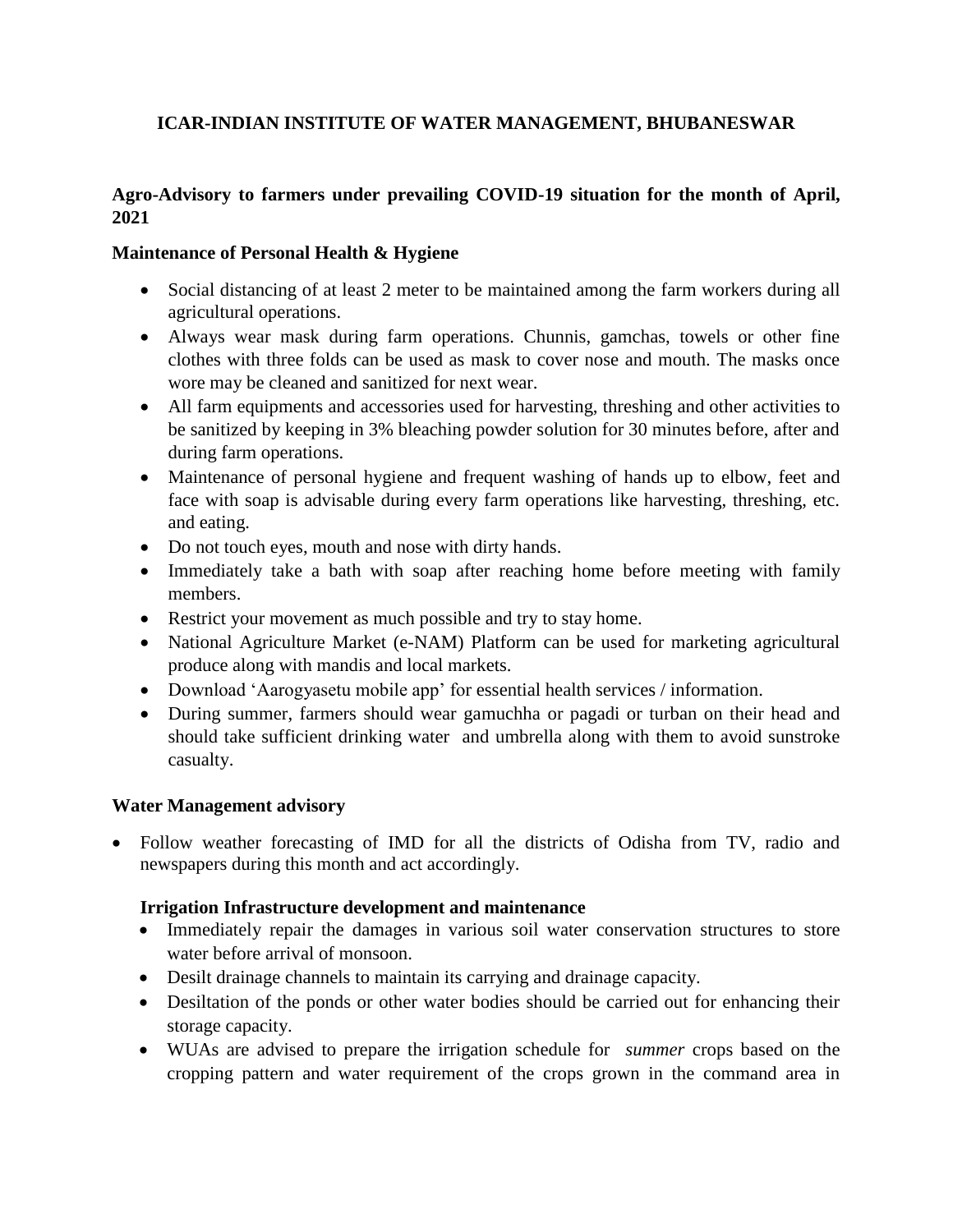consultation with the farmers to deliver water equally to head, medium and tail region and to monitor the canal water delivery schedule as prepared.

### **Field management**

- Utilize paddy straw for mulching of crops during *summer* season. Paddy straw will help to conserve moisture, weed control and soil temperature control.
- Avoid burning paddy straw/farm wastes as it deteriorates soil health by reducing soil moisture, soil organic carbon, and evolves green-house-gases.
- Avoid using raw urban wastewater for irrigating *summer* crops during dry spell. If it is the only water source, then do not use directly from wastewater channels or source. Allow to settle for at least 48 hours after using bleaching powder at the rate of 4-5 gram per 1000 litre water.
- Collect farm wastes and paddy straw and leftover fodder after feeding animals for composting/vermicomposting.
- Deep summer ploughing should be done to expose the rhizomes of perennial weeds and microbes to sunlight for their destruction.

### **Crop management**

#### **Summer rice**

- If the crop is at primordial initiation stage, top dress the required N fertilizer at saturated soil condition. Allow shallow depth of water (2 to 3 cm) at 2 days after fertilizer topdressing.
- In case of bacterial blight initiation, stop field to field irrigation to avoid disease spread. Also, application of K fertilizers and avoidance of N fertilizer reduces the disease spread.
- If the crop is at flowering stage, shallow depth of water  $(2 \text{ to } 5 \text{ cm})$  must be maintained. The crop growth stage is most susceptible to deficit water stress.
- It is high time for surveillance of Brown Plant Hopper (BPH) incidence. Regularly monitor the field for pest population. As a preventive measure, the water level in field may be fluctuated from 0 to 5 cm to deter the pest build up.

### **Water management in non paddy crops**

### **Sunflower**

• Light irrigation is recommended to sunflower crop during grain filling stage in a calm and windless evening to prevent lodging of the crop.

#### **Wheat**

 Farmers should not wait until dead ripe of wheat for harvest. Crop should be harvested with 20-30% of grain moisture content and then dried before threshing.